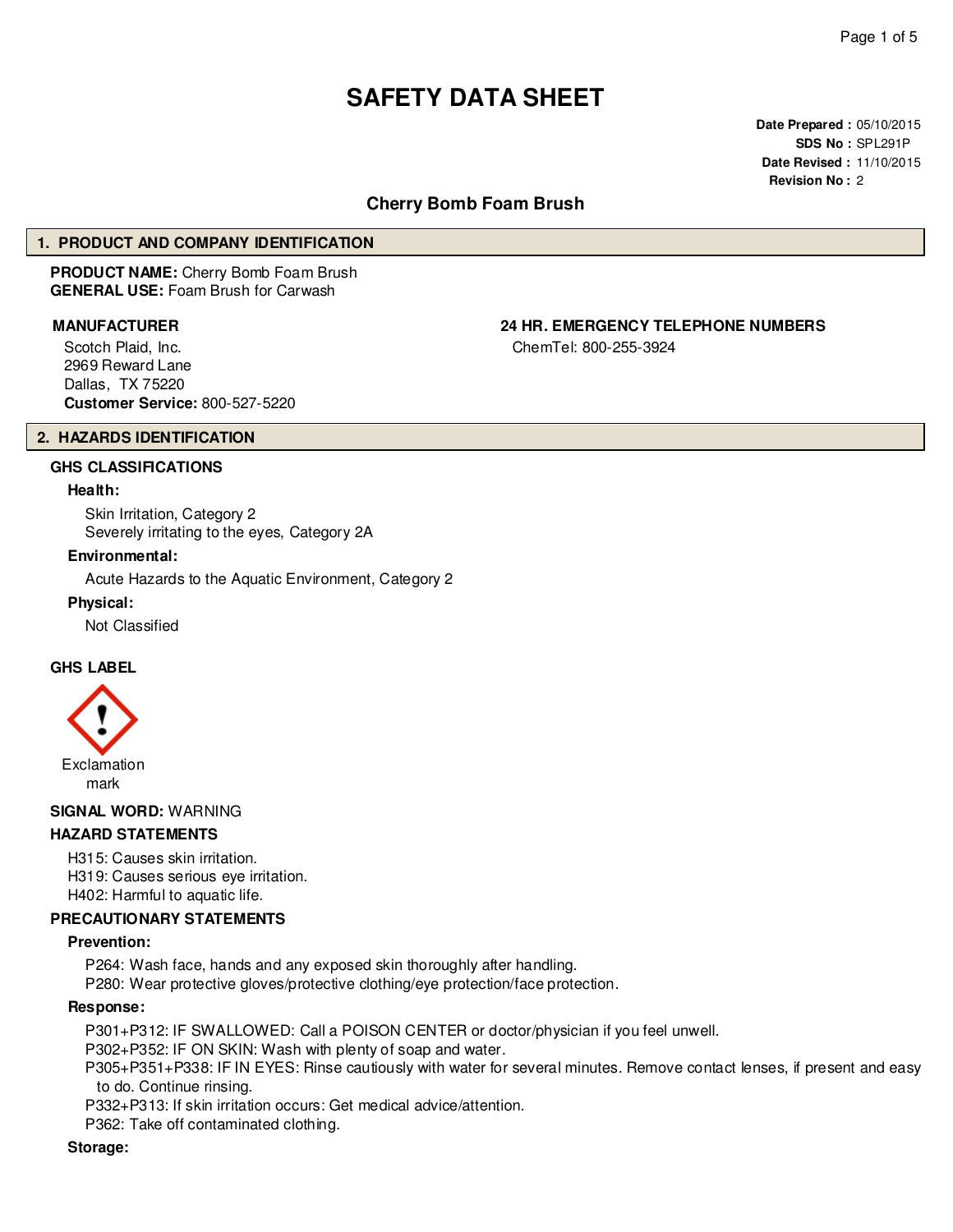P102: Keep out of reach of children.

P234: Keep only in original packaging.

# **Disposal:**

P501: Dispose of contents/container to an approved waste disposal plant.

# **POTENTIAL HEALTH EFFECTS**

**EYES:** Contact causes severe eye irritation.

**SKIN: Causes skin irritation** 

**INGESTION:** May cause irritation of the mucous membranes.

**INHALATION:** Inhalation may cause irritation to mucous membranes.

# **MEDICAL CONDITIONS AGGRAVATED:** None known.

# **3. COMPOSITION / INFORMATION ON INGREDIENTS**

| <b>Chemical Name</b>                       | $Wt.\%$          | <b>CAS</b> |
|--------------------------------------------|------------------|------------|
| <b>Dodecylbenezene Sulfonate</b><br>Sodium | $5^{\circ}$<br>5 | 25155-30-0 |

# **4. FIRST AID MEASURES**

**EYES:** Immediately flush eyes with plenty of water. Get medical attention, if irritation persists.

**SKIN:** Wash with soap and water. Get medical attention if irritation develops or persists.

**INGESTION:** Get immediate medical attention. Do not induce vomiting unless instructed to do so by poison center or physician.

**INHALATION:** Remove victim to fresh air. If irritation persists, get medical attention.

# **SIGNS AND SYMPTOMS OF OVEREXPOSURE**

**EYES:** Contact may cause eye irritation.

**SKIN:** Contact causes skin irritation.

**INGESTION:** May cause headache and nausea.

**INHALATION:** May cause irritation to mucous membranes.

**ACUTE EFFECTS:** Eye contact may cause stinging, tearing, redness and blurred vision. Skin contact may cause redness and pain.

**CHRONIC EFFECTS:** None known.

**NOTES TO PHYSICIAN:** Treat symptomatically

# **5. FIRE FIGHTING MEASURES**

**FLAMMABLE CLASS:** Not flammable or combustible

**EXTINGUISHING MEDIA:** Use extinguishing measures that are appropriate for the local circumstance and the surrounding environment.

**HAZARDOUS COMBUSTION PRODUCTS:** Oxides of carbon and sulfur

**EXPLOSION HAZARDS:** None

**FIRE FIGHTING EQUIPMENT:** Use personal protective equipment

# **6. ACCIDENTAL RELEASE MEASURES**

**SMALL SPILL:** After removal, flush contaminated area thoroughly with water.

**LARGE SPILL:** Dike spilled material or otherwise contain material to ensure runoff does not reach into soil, ditches, sewers and / or groundwater. Transfer material into suitable containers for proper disposal in accordance with local, state and federal regulations.

# **ENVIRONMENTAL PRECAUTIONS**

**WATER SPILL:** Do not allow material to contaminate waterways.

**LAND SPILL:** Do not allow material to contaminate the soil.

**GENERAL PROCEDURES:** Ensure clean-up is conducted by trained personnel only. Refer to protective measures listed in Sections 7 and 8.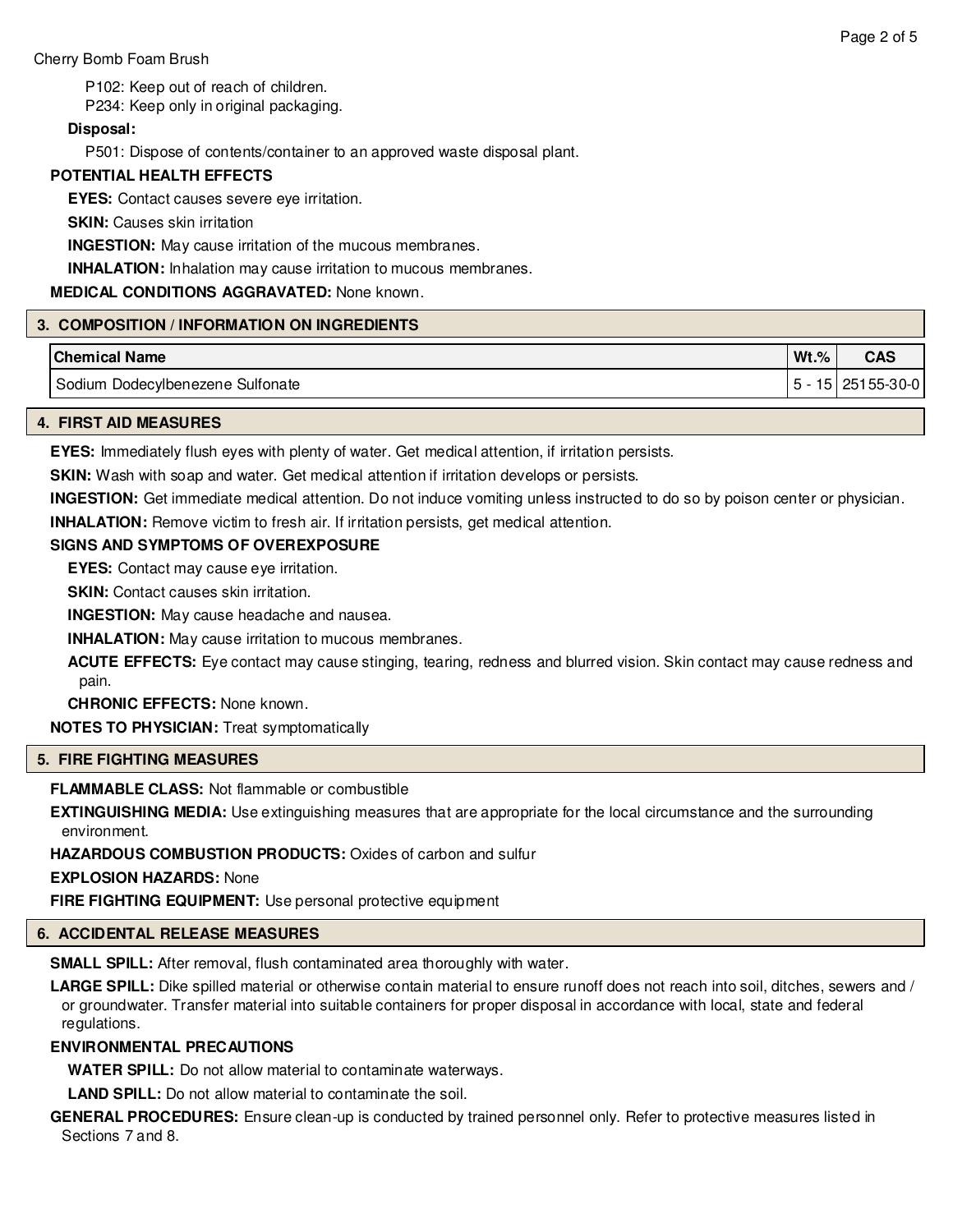# **SPECIAL PROTECTIVE EQUIPMENT:** For personal protection see section 8.

#### **7. HANDLING AND STORAGE**

**GENERAL PROCEDURES:** Handle in accordance with good industrial hygiene and safety procedures. Use personal protection recommended in Section 8. Follow all product label instructions.

**HANDLING:** Follow all SDS/label precautions even after container is emptied because it may retain product residues.

**STORAGE:** Keep out of reach of children. Store in original container in a cool, dry and well ventilated area.

# **8. EXPOSURE CONTROLS / PERSONAL PROTECTION**

#### **EXPOSURE GUIDELINES**

| OSHA HAZARDOUS COMPONENTS (29 CFR1910.1200) |  |
|---------------------------------------------|--|
|---------------------------------------------|--|

|                                  |             | <b>EXPOSURE LIMITS</b><br><b>Supplier OEL</b> |                   |  |
|----------------------------------|-------------|-----------------------------------------------|-------------------|--|
|                                  |             |                                               |                   |  |
| <b>Chemical Name</b>             |             | ppm                                           | mg/m <sup>3</sup> |  |
| Sodium Dodecylbenezene Sulfonate | <b>TWA</b>  | <b>NL</b>                                     | <b>NL</b>         |  |
|                                  | <b>STEL</b> | NL                                            | <b>NL</b>         |  |

**ENGINEERING CONTROLS:** None usually needed.

# **PERSONAL PROTECTIVE EQUIPMENT**

**EYES AND FACE:** Safety glasses with side shields.

**SKIN:** Chemical resistant gloves.

**RESPIRATORY:** No personal respiratory equipment normally required.

**PROTECTIVE CLOTHING:** Wear suitable protective clothing to prevent contact with skin.

**WORK HYGIENIC PRACTICES:** Wash contaminated clothing before reuse. Wash face, hands and any exposed skin thoroughly after handling.

#### **9. PHYSICAL AND CHEMICAL PROPERTIES**

| <b>PHYSICAL STATE: Liquid</b>                                  |
|----------------------------------------------------------------|
| <b>ODOR: Cherry</b>                                            |
| <b>ODOR THRESHOLD:</b> Not determined for this mixture.        |
| <b>APPEARANCE:</b> Clear liquid                                |
| <b>COLOR: Pink</b>                                             |
| $pH: 6.5$ to 7.5 (full strength)                               |
| <b>PERCENT VOLATILE:</b> (w/w) 70-80% mostly as water.         |
| <b>FLASH POINT AND METHOD: Non Flammable</b>                   |
| <b>FLAMMABLE LIMITS: Non Flammable</b>                         |
| <b>AUTOIGNITION TEMPERATURE: NA = Not Applicable</b>           |
| VAPOR PRESSURE: Not determined for this mixture.               |
| <b>VAPOR DENSITY:</b> Not determined for this mixture.         |
| <b>BOILING POINT:</b> Near that of water                       |
| <b>FREEZING POINT:</b> Near that of water.                     |
| <b>THERMAL DECOMPOSITION:</b> Not determined for this mixture. |
| <b>SOLUBILITY IN WATER: Complete</b>                           |
| <b>EVAPORATION RATE:</b> Near that of water.                   |
| <b>SPECIFIC GRAVITY:</b> 1.03 to 1.04 $g/ml$                   |
| (VOC): 1.000 to 2.000 (Weight %)                               |
|                                                                |

**10. STABILITY AND REACTIVITY**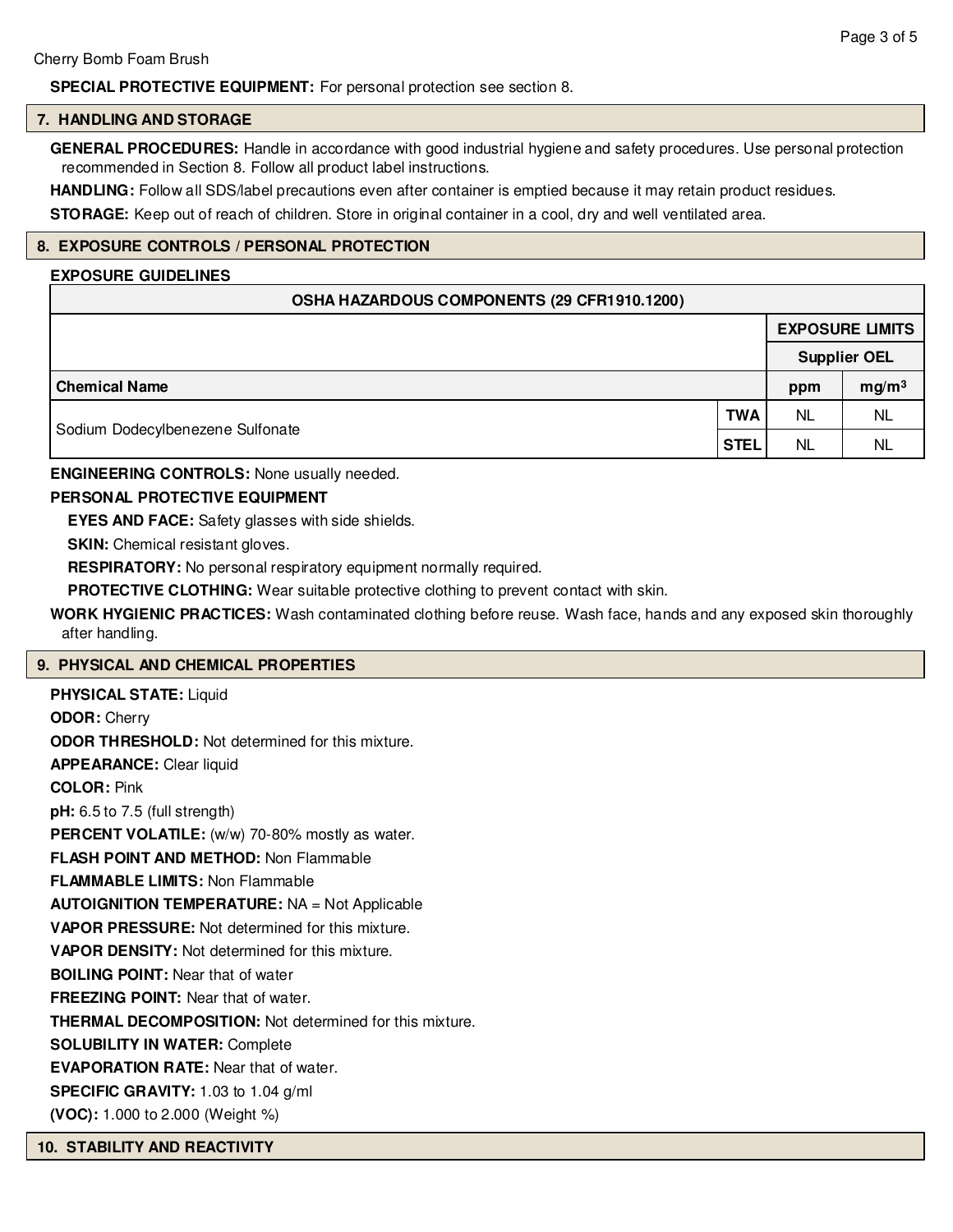**REACTIVITY:** Stable under normal conditions.

**HAZARDOUS POLYMERIZATION:** Will not occur.

**STABILITY:** Stable under normal conditions.

**CONDITIONS TO AVOID:** Excessive heat or cold.

**POSSIBILITY OF HAZARDOUS REACTIONS:** No dangerous reaction known under conditions of normal use.

**HAZARDOUS DECOMPOSITION PRODUCTS:** Oxides of carbon and sulfur.

**INCOMPATIBLE MATERIALS:** Strong oxidizing agents, acids and bases.

# **11. TOXICOLOGICAL INFORMATION**

# **ACUTE**

| <b>Chemical Name</b>             | ORAL $LD_{50}$ | <b>DERMAL LD<sub>50</sub></b> | <b>INHALATION</b><br>$LG_{50}$ |  |
|----------------------------------|----------------|-------------------------------|--------------------------------|--|
| Sodium Dodecylbenezene Sulfonate | 1080 mg/kg     | $>$ 2000 mg/kg                | 6.41 mg/l (rat)                |  |
|                                  | (rat)          | (rabbit)                      | Aerosol                        |  |

**EYE EFFECTS:** Causes serious eye irrtation.

**SKIN EFFECTS:** May cause skin irritation.

**CHRONIC:** Health injuries are not known or expected under normal use.

# **CARCINOGENICITY**

- **IARC:** No ingredient in this product is present at levels greater than or equal to 0.1% is identified as a probable, possible or confirmed human carcinogen by IARC.
- **NTP:** No ingredient in this product is present at levels greater than or equal to 0.1% is identified as a known or anticipated carcinogen by NTP.
- **OSHA:** No ingredient in this product is present at levels greater than or equal to 0.1% is identified as a carcinogen or potential carcinogen by OSHA.

**REPEATED DOSE EFFECTS:** No data available for this mixture.

**IRRITATION:** Skin and eye irritation.

**SENSITIZATION:** No data available for this mixture.

**NEUROTOXICITY:** No data available for this mixture.

**GENETIC EFFECTS:** No data available for this mixture.

**REPRODUCTIVE EFFECTS:** No data available for this mixture.

**TARGET ORGANS:** No data available for this mixture.

**TERATOGENIC EFFECTS:** No data available for this mixture.

**MUTAGENICITY:** No data available for this mixture.

**SYNERGISTIC MATERIALS:** No data available for this mixture.

# **12. ECOLOGICAL INFORMATION**

**ECOTOXICOLOGICAL INFORMATION:** Toxic to aquatic life with long lasting effects.

**BIOACCUMULATION/ACCUMULATION:** The potential for bioconcentration in organisms is low.

**AQUATIC TOXICITY (ACUTE):** No data available for this mixture.

**CHEMICAL FATE INFORMATION:** This product is expected to be readily biodegradable.

#### **13. DISPOSAL CONSIDERATIONS**

**DISPOSAL METHOD:** Follow all Federal, State and Local Regulations appropriate for this material.

**PRODUCT DISPOSAL:** Wastewater resulting from this product should be directed to a proper waste water treatment facility.

**EMPTY CONTAINER:** Empty containers should be taken to an approved waste handling site for recycling or disposal. Do not reuse empty containers.

#### **14. TRANSPORT INFORMATION**